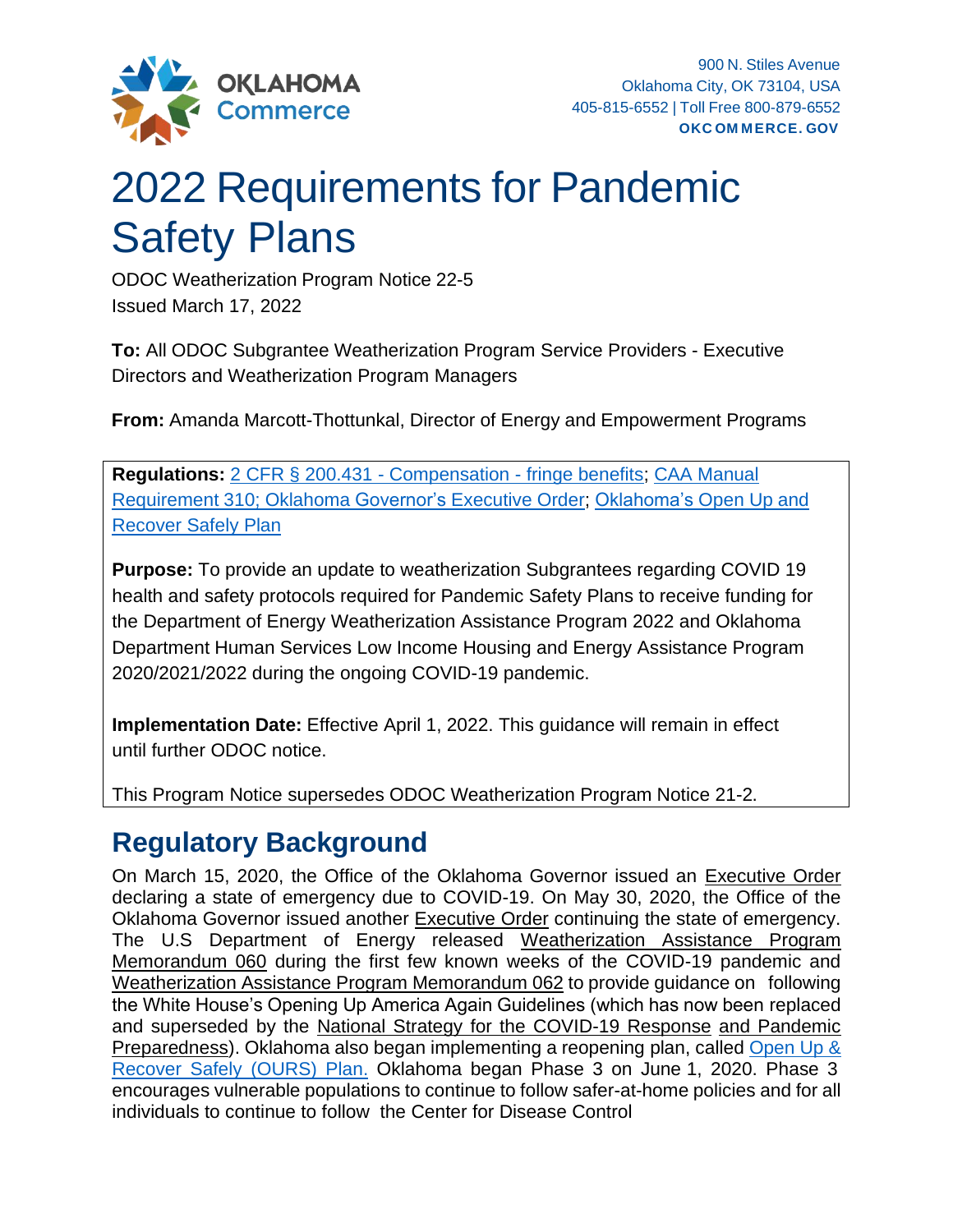ODOC Weatherization Program Notice 22-5

(CDC) guidelines for [social](https://www.cdc.gov/coronavirus/2019-ncov/prevent-getting-sick/social-distancing.html) [distancing.](https://www.cdc.gov/coronavirus/2019-ncov/prevent-getting-sick/social-distancing.html) On Tuesday, May 4, 2021, the Office of the Oklahoma Governor withdrew and rescinded the COVID 19 State of Emergency. However, given that Oklahoma's Weatherization Program provides valuable and much needed services to vulnerable households who may be at higher risk for COVID-19, it is still important that our weatherization network work diligently to follow national and state health and safety guidance as much as possible while working in a client home. We have an important public health role and must be mindful of ways we can collectively reduce risk of exposure for the health and safety of clients, weatherization workers, subcontractors, and the community at large. As of March 2022, the pandemic still continues. This WPN provides guidance to Subgrantees on continuing to maintain the high standards of health and safety as our network continues to ramp up and/or maintain production.

## **Program Guidance**

- 1. **Every Subgrantee must have in place an ODOC approved (in writing) Pandemic Safety Plan.**
- 2. Each Subgrantee must submit the following to ODOC no later than **May 1, 2022**(with or without requested changes):
	- □ 2022 2023 Pandemic Safety Plan □ 2022 - 2023 Pandemic Safety Plan Checklist
- 3. A Subgrantee may request an update to their Pandemic Safety Plan at any time. All updated **Pandemic Safety Plans** must receive ODOC written approval. ODOC reserves the right to reject any Plan and request resubmission or additional clarification on any Plan.
- 4. All Pandemic Safety Plans must include, at a minimum, a description of how each Subgrantee Recipient will comply with the following minimum requirements. Descriptions must be written and organized according to the order they appear below:
	- □ ODOC Form 22B OK WAP Pandemic Pre-Screen Client Questionnaire [Attachment A] must be completed for all clients prior to visiting a client home. If a client cannot pass the Pre-Screen Client Questionnaire, then the client must be deferred. The completed form must be maintained in the client file.
	- $\Box$  Health and safety checks of all Subgrantee weatherization workers and subcontractors must be completed prior to visiting a client home.
	- □ Subgrantees must provide some client education about COVID-19 (see Attachment D - CDC COVID-19 Client Education Examples). Plans must describe or provide a link to client education materials that the Subgrantees will use.
	- $\Box$  Subgrantees must implement additional health and safety (H&S) protocols that weatherization workers will follow while at a client home following CDC and the Oklahoma Department of Health recommendations. Although ODOC is not requiring a minimum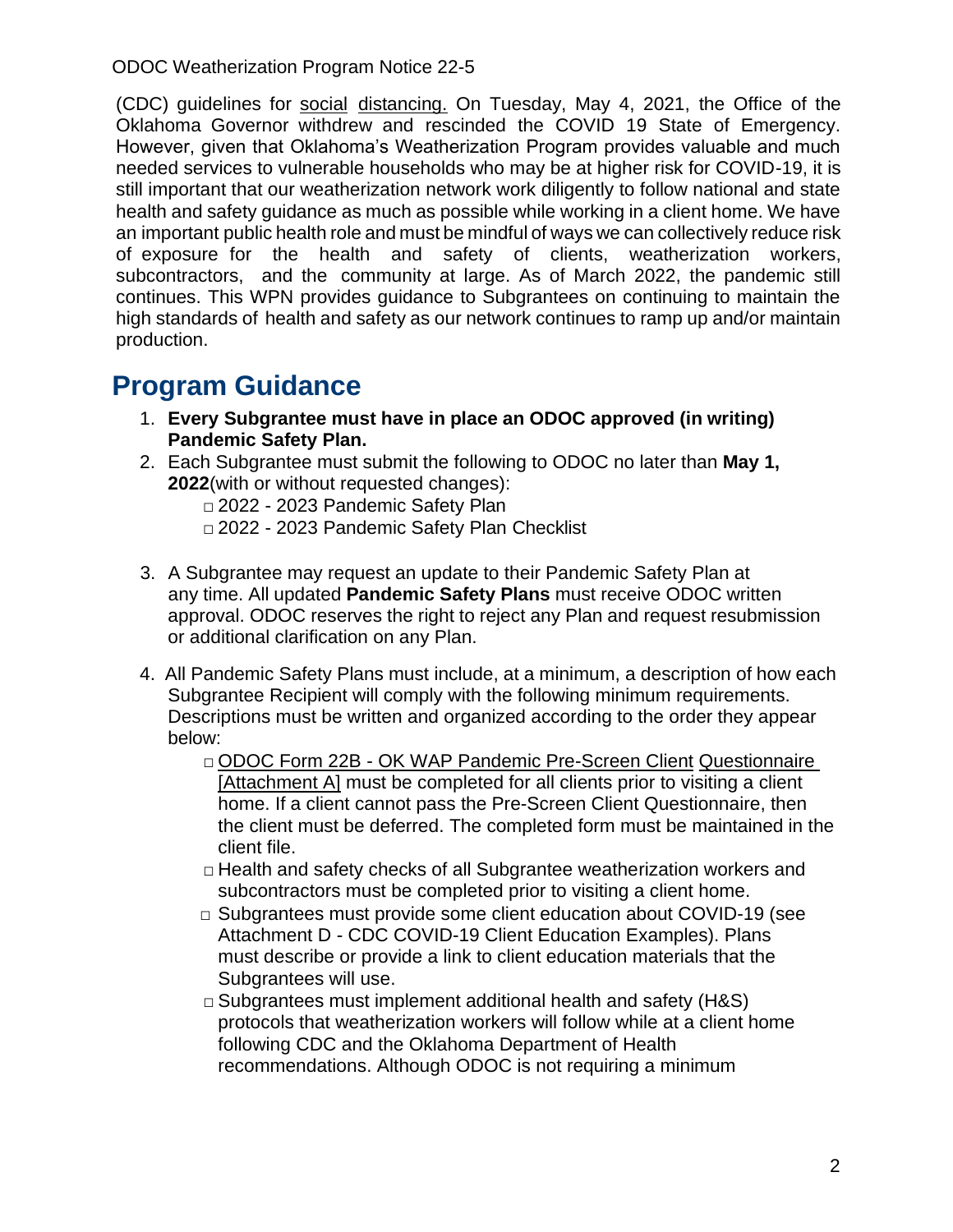number of H&S protocols, Plans will not be approved without some descriptions of internal processes and procedures that will be implemented following CDC guidelines. [see Attachment B – Pandemic Recommendations and Best Practices for possible protocols that can be implemented]

- $\Box$  Subgrantees must ensure that subcontractors will comply with all additional H&S Protocols and their ODOC approved Pandemic Safety Plan.
- □ Subgrantees must develop a Pandemic Safety Plan Checklist and provide assurances in the Plan that the Checklist will be used to document compliance with the Subgrantee's Safety Plan. Each client file must contain a completed checklist. Each Subgrantee may design their own, use ODOC's example checklist, or modify ODOC's example checklist [see Attachment C –Example Pandemic Safety Plan Checklist & Contact Log]
- □ Subgrantees must maintain a separate deferral process for all COVID-19 clients. The deferral process must comply with Section 2 of this policy.
- $\Box$  Subgrantee must establish a process by which a list of all workers, subcontractors, and household members who come and go from the job site are noted to aid in informing clients and WAP staff if that there is a known case of COVID-19.
- □ Subgrantee must establish a process to inform clients, subcontractors, and WAP staff if either a weatherization worker or client tests positive for COVID 19 (if client notifies Subgrantee).
- □A COVID-19 "point person", who is responsible for Safety Plan implementation, must be identified by the Subgrantee. This point person must be named in the Plan.
- □ All Program Managers, Crew Leaders, and Quality Control Inspectors must complete a COVID-19 Safety training with third party documentation (badge, certificate).
	- New hires must continue to receive COVID -19 Safety training if a Pandemic Safety Plan is being implemented and required by ODOC
	- Training completion documentation must be submitted to ODOC upon completion.
- 5. Subgrantees must have a separate process for COVID 19 related deferrals and wait listed clients.
	- □ COVID-19 deferred clients must be kept track of separately from other clients and prioritized for follow up after 14 days. This time frame must be standardized and communicated with all clients at the time of deferral. This does not mean a home must be weatherized after 14 days; rather, the time frame is just to communicate an expectation on when the client can expect to receive follow up